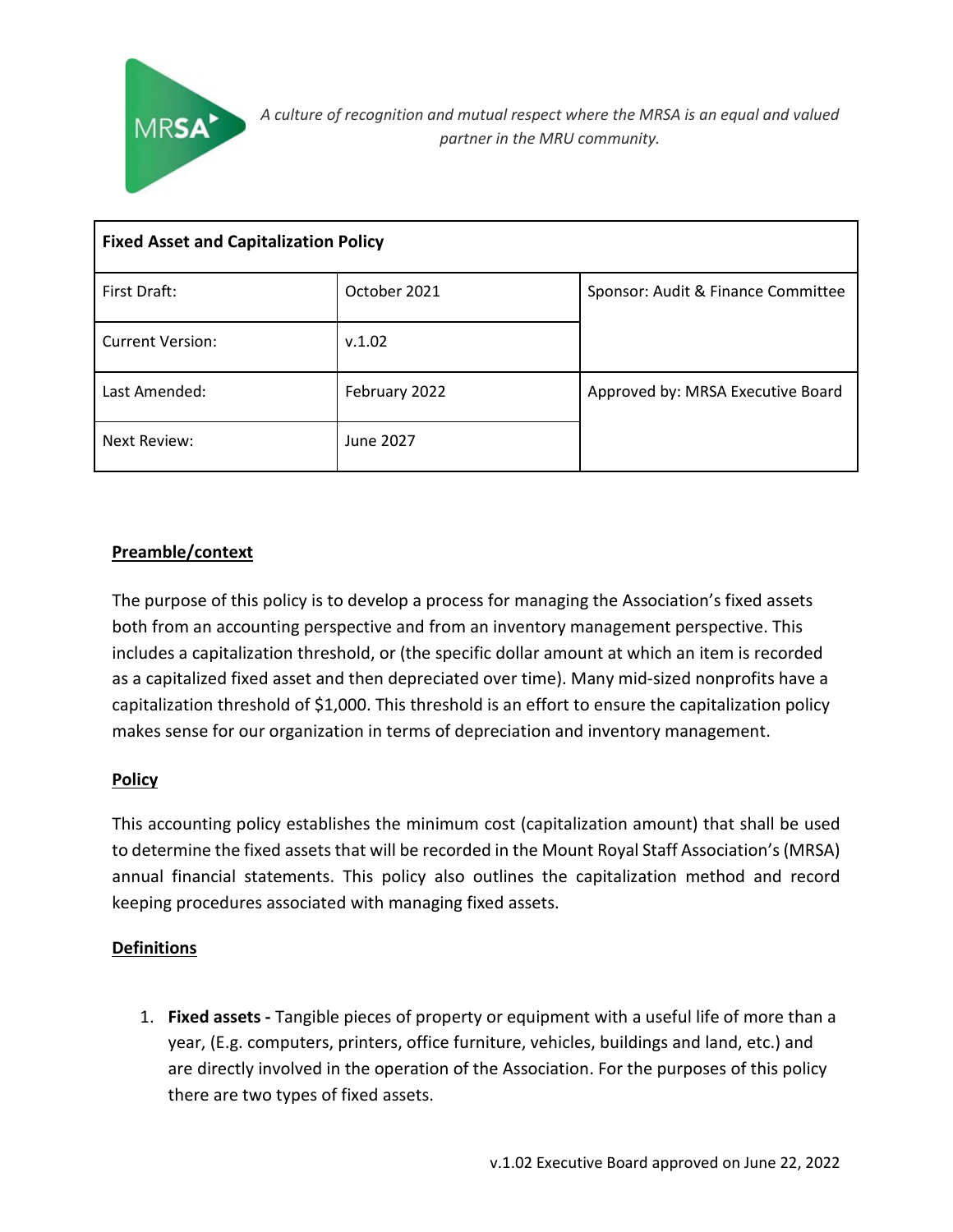

*A culture of recognition and mutual respect where the MRSA is an equal and valued partner in the MRU community.*

- a. **Capitalized fixed asset** are physical entities such as equipment, furniture, and other property that:
	- i. have an economic useful life that extends beyond 12 months; and
	- ii. were acquired or produced for a cost of \$1000 or more.

Capitalized fixed assets must be capitalized and depreciated for financial statement purposes.

- b. **Non-Capitalized fixed assets** are physical entities such as equipment, furniture, and other property that, in the context of this policy,
	- i. have an economic useful life that extends beyond 12 months; and
	- ii. were acquired or produced for a cost of less than \$1000.
- 2. Capitalization: the process of expensing the costs of attaining an asset over the life of the asset, rather than the period the expense was incurred.

## **Capitalization method and procedure**

The capitalization threshold shall be \$1,000 or greater. Assets valued at \$999 or less shall be considered non-capitalized.

All capitalized fixed assets are recorded at the original purchase price as of the date acquired. This will be coordinated with the Association's bookkeeper and auditor to update financial records for proper depreciation.

Non-capitalized fixed assets are recorded as a one-time expense within that fiscal year for the MRSA's annual financial statements.

sAssets with an economic useful life of twelve (12) months or less are required to be fully expensed in the fiscal year of purchase for financial statement purposes, regardless of the acquisition or production cost.